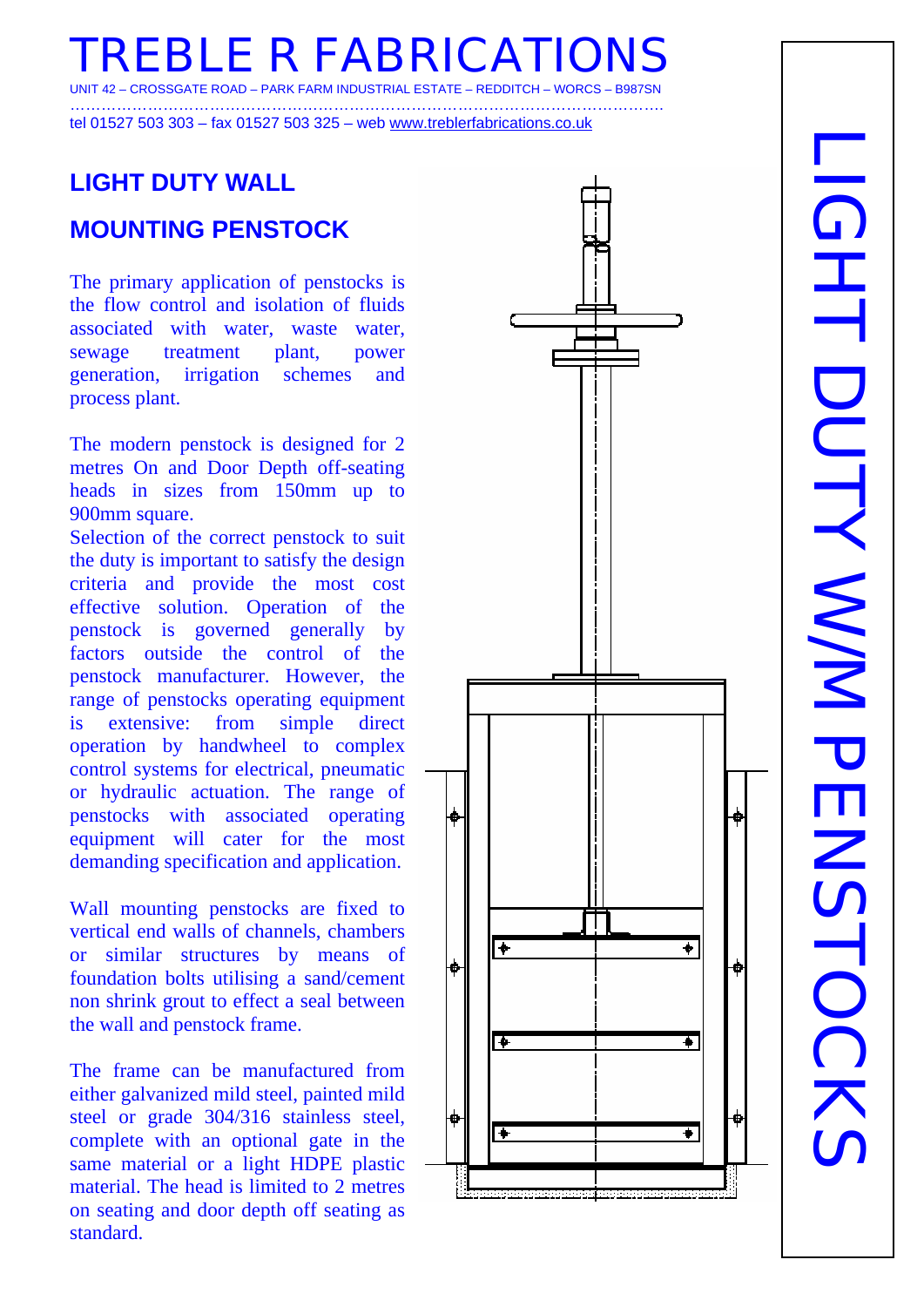## **Wall Mounting Penstocks Light Duty Range**

| Flow control and isolation |
|----------------------------|
| Side and invert rebates    |
| Water and Sewage           |
| 2 Metres on door depth off |
| On & off-seat              |
|                            |

| <b>Options</b>     |                                 |
|--------------------|---------------------------------|
| Mounting:          | Side wall mounted in channel    |
| <b>Stem Types:</b> | Rising and non-rising           |
| Size Range:        | Any size from 150mm to 900mm    |
|                    | in square or rectangular format |

### **Applicable Standards**

BS 7775: 1995, Specification for general purpose penstocks

### **Construction Materials**

|                         |                    | DESCRIPTION MATERIAL            |
|-------------------------|--------------------|---------------------------------|
|                         | Frame              | Mild Steel, BS 4360 Gr 43A      |
|                         |                    | Stainless Steel, BS 970 Gr 304  |
|                         |                    | Stainless Steel, BS 970 Gr 316  |
| $\overline{2}$          | Door               | <b>HMWP</b> with reinforcement  |
|                         |                    | Mild Steel, BS 4360 Gr 43A      |
|                         |                    | Stainless Steel, BS 970 Gr 304  |
|                         |                    | Stainless Steel, BS 970 Gr 316  |
| 3                       | Side Seals         | Low Friction Polyolefin         |
| 4                       | <b>Invert Seal</b> | Neoprene                        |
| $\overline{\mathbf{5}}$ | Stem               | Stainless Steel, BS 970 Gr 303  |
|                         |                    | Stainless Steel, BS 970 Gr 304  |
|                         |                    | Stainless Steel, BS 970 Gr 316  |
| 6                       | <b>Fasteners</b>   | Stainless Steel, BS 6105, Gr A4 |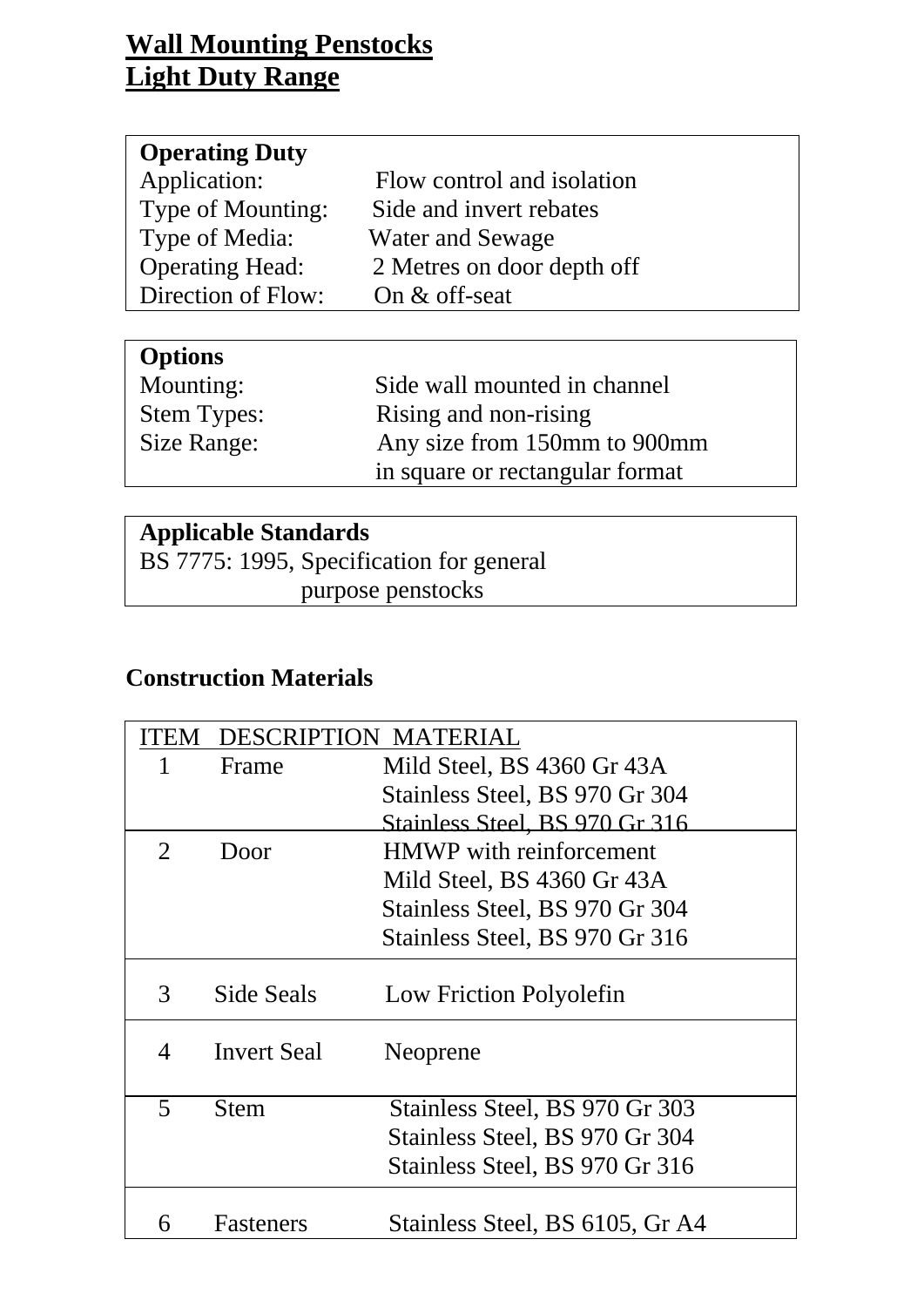# **Wall Mounting Penstock – Light Duty Range**



FRONT ELEVATION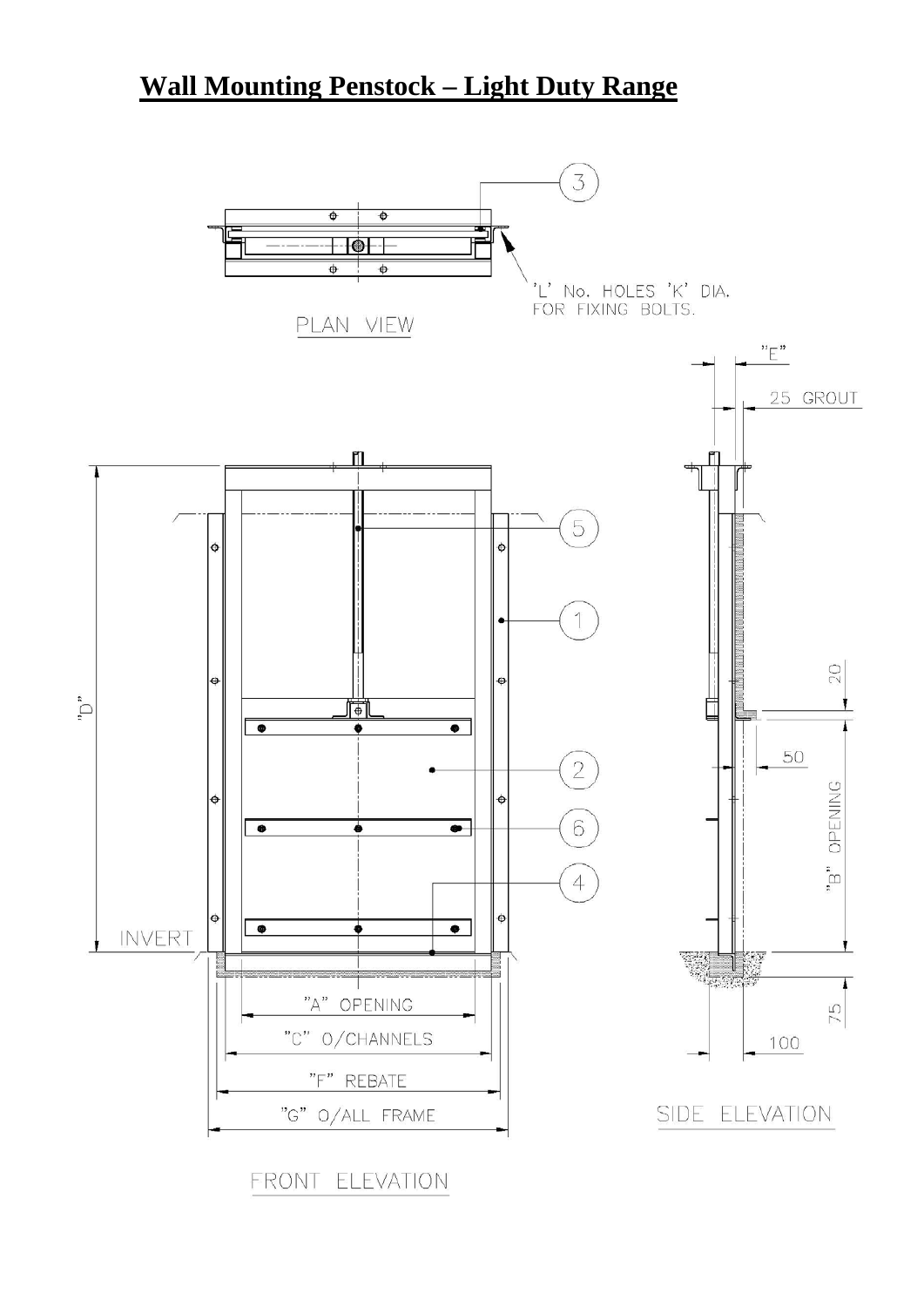# **Wall Mounting Penstocks Light Duty Range**

| <b>RANGE</b> | <b>LIGHT</b>         |
|--------------|----------------------|
| $\mathbf{A}$ | <b>Opening Width</b> |
| B            | <b>Opening Depth</b> |
| $\mathbf C$  | $A + 100$            |
| D            | $2B + 60$            |
| E            | 60                   |
| F            | $A + 150$            |
| G            | $A + 200$            |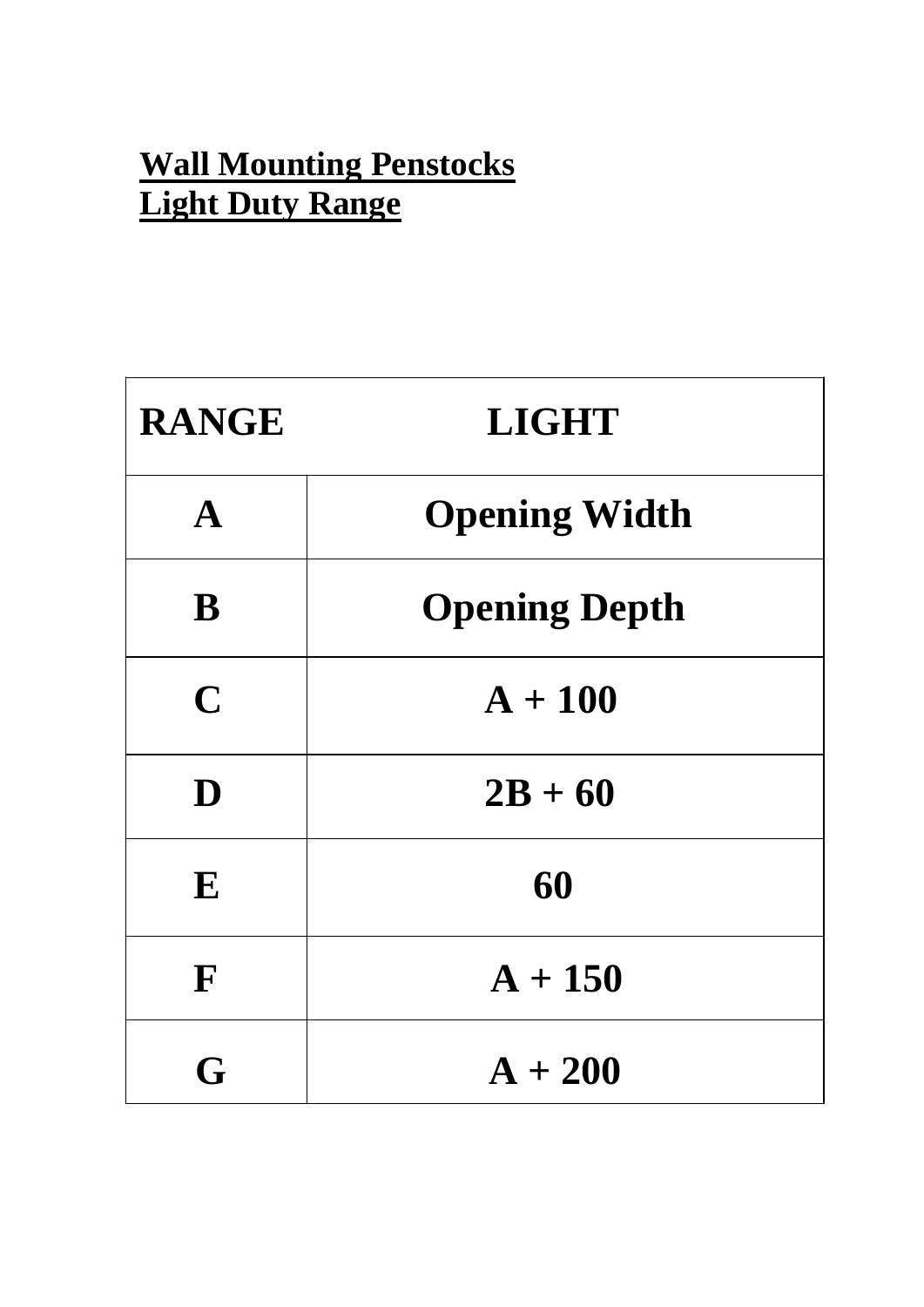### **Wall Mounting Penstocks Light Duty Range**



**TYPICAL DRAWING OF 500mm WIDE x 500mm DEEP LIGHT DUTY WALL MOUNTING PENSTOCK HANDWHEEL OPERATED**